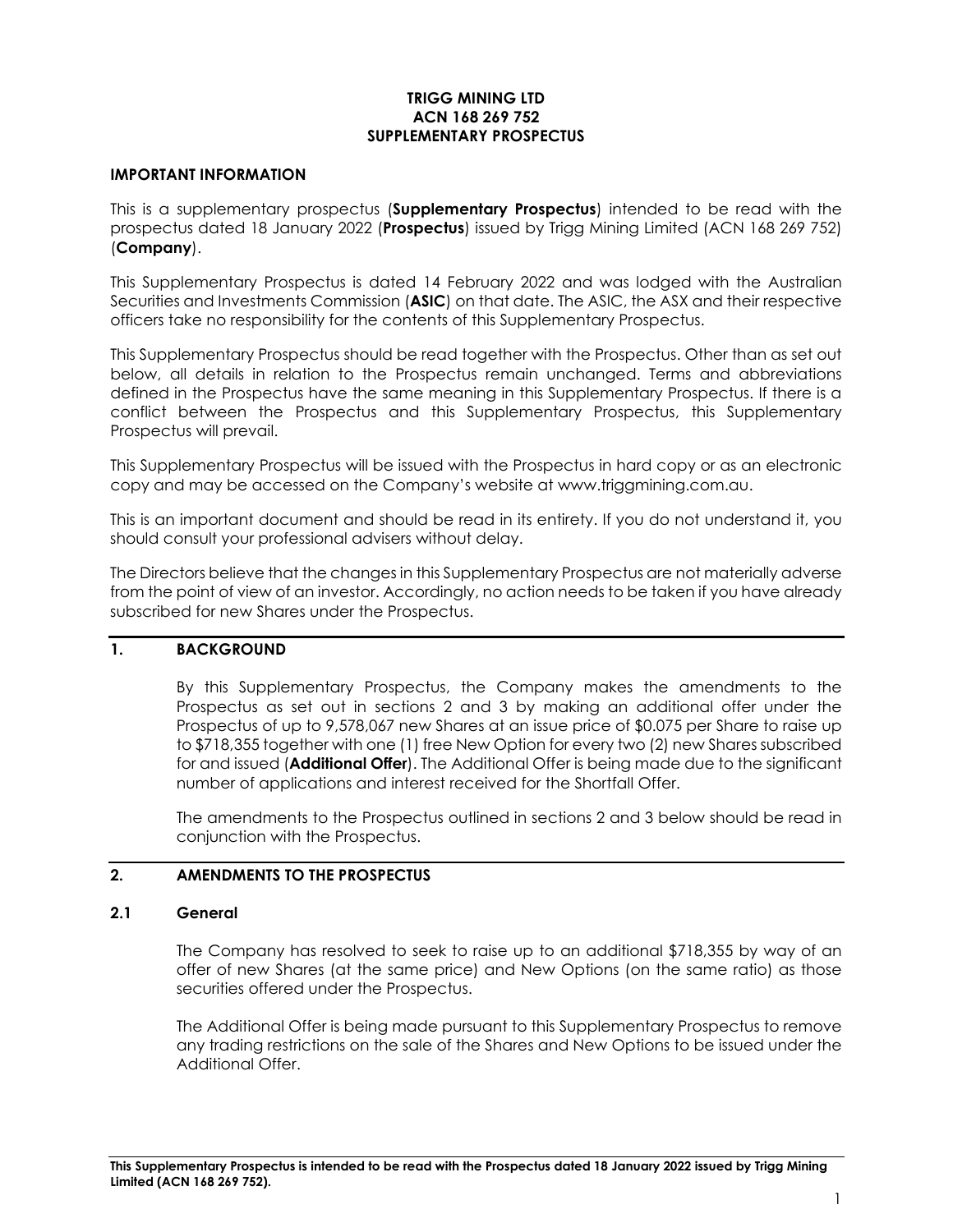# **2.2 The Additional Offer**

Section 2.1 of the Prospectus is amended to include the following:

*The Additional Offer is being made by way of a placement to third parties of up to 9,578,067 new Shares at an issue price of \$0.075 per Share to raise up to \$718,355 together with one (1) free attaching New Option for every two (2) new Shares subscribed for and issued.* 

*A maximum of 9,578,067 new Shares and 4,789,033 New Options will be issued pursuant to the Additional Offer to raise up to \$718,355. No funds will be raised from the issue of the New Options.*

# **2.3 Use of funds**

Section 3.1 of the Prospectus is amended to include the following:

*The funds raised from the Offer and the Additional Offer are intended to be applied in accordance with the table set out below:* 

| <b>Item</b> | Proceeds of the Offer and the<br><b>Additional Offer</b> | <b>Full Subscription and</b><br><b>Additional Offer</b><br>$(5)^{1}$ | $\%$ |
|-------------|----------------------------------------------------------|----------------------------------------------------------------------|------|
| 1.          | Exploration and evaluation work <sup>2</sup>             | 2,403,159                                                            | 60   |
| 2.          | administration<br>Corporate<br>and<br>expenses $3$       | 1.019.245                                                            | 25   |
| 3.          | Working capital                                          | 212,972                                                              | 6    |
| 4.          | Expenses of the Offer <sup>4</sup>                       | 364,624                                                              | 9    |
|             | Total                                                    | \$4,000,000                                                          | 100  |

#### *Notes:*

- *1. Assuming the Full Subscription of 3,281,645 is achieved under the Offer and completion of the Additional Offer.*
- *2. Consisting of: drilling activities as part of the next phase of work at Lake Throssell Project to increase confidence in the Mineral Resource; project evaluation studies including evaporation trials; environmental studies required for project approvals; and other exploration and evaluation work.*
- *3. Funds allocated to corporate and administration expenses include compliance costs, marketing and investor relations, corporate legal and professional fees, corporate staff and contractor costs.*
- *4. Refer Section 6.8 of the Prospectus for further details relating to the estimated expenses of the Offer.*

## **2.4 Effect of the Offer and the Additional Offer**

Section 3.2 of the Prospectus is amended as follows:

*The principal effect of the Offer, assuming all Entitlements are accepted and no Options are exercised prior to the Record Date, and the Additional Offer will be to:*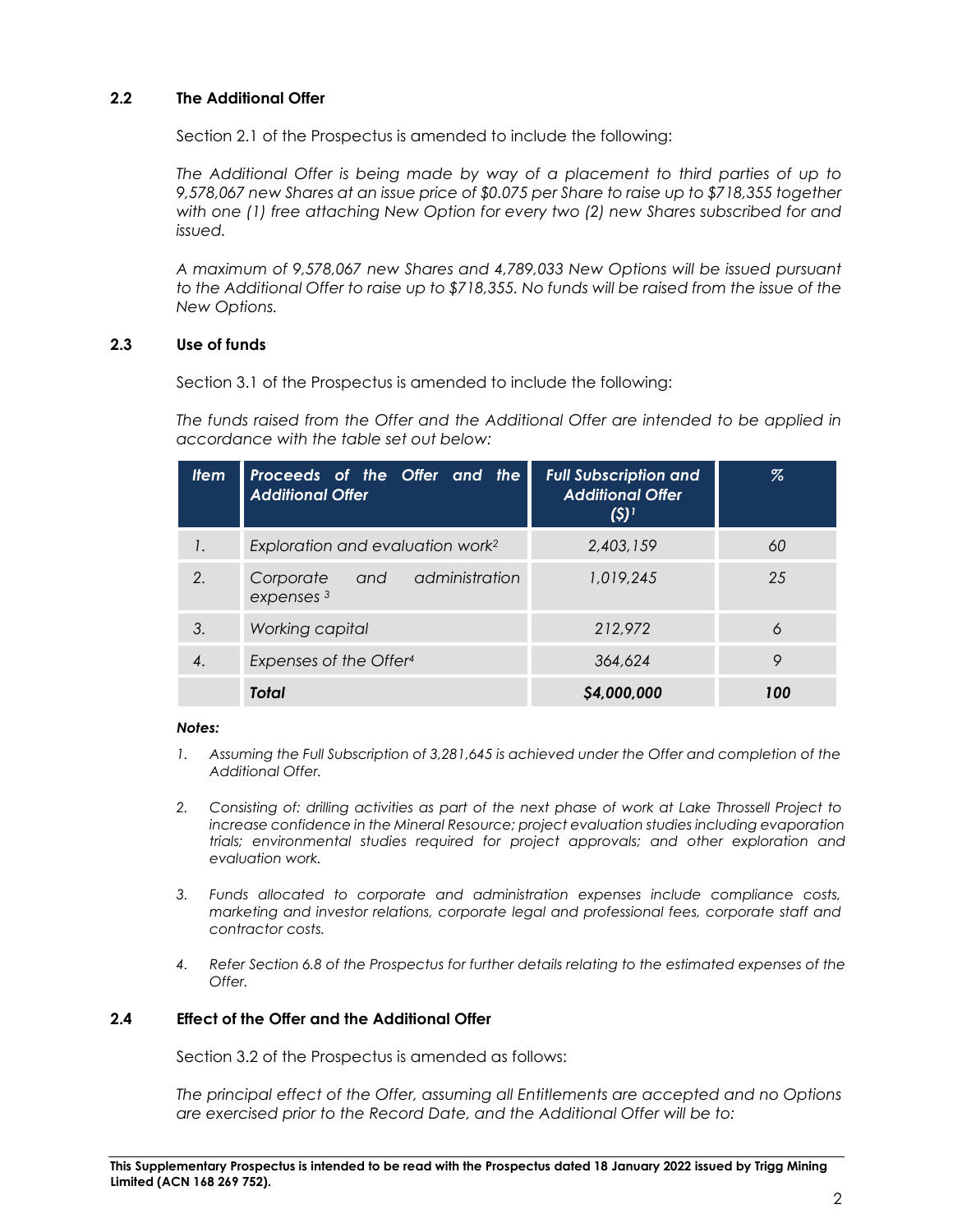- *(a) increase the cash reserves by \$3,635,376 (after deducting the estimated*  expenses of the Offer and the Additional Offer) immediately after completion of *the Offer;*
- *(b) increase the number of Shares on issue from 116,680,728 as at the date of this Prospectus to 170,014,062 Shares; and*
- *(c) increase the number of Options on issue from 39,934,388 as at the date of this Prospectus to 70,601,055 Options (inclusive of 4,000,000 New Options being offered under the Lead Manager Offer).*

### **2.5 Capital Structure**

Section 3.3 of the Prospectus is amended to include the following:

*The effect of the Offer and the Additional Offer on the capital structure of the Company, assuming all Entitlements are accepted, and no Options are exercised prior to the Record Date, is set out below.*

#### *Shares*

|                                                     | <b>Number</b> |
|-----------------------------------------------------|---------------|
| Shares currently on issue                           | 116,680,728   |
| Shares offered pursuant to the Offer                | 43,755,267    |
| Shares offer pursuant to the Additional Offer       | 9,578,067     |
| Total Shares on issue after completion of the Offer | 170,014,062   |

#### *Options*

|                                                                                                    | <b>Number</b> |
|----------------------------------------------------------------------------------------------------|---------------|
| Options currently on issue                                                                         |               |
| Listed Options exercisable at \$0.25 on or before 31 October 2022<br>(ASX: TMGOA)                  | 14,016,446    |
| Listed Options exercisable at \$0.20 on or before 15 July 2023<br>(ASX: TMGOB)                     | 20,701,116    |
| Unquoted Options exercisable at \$0.23 on or before 7 January<br>2023 (ASX:TMGAF) <sup>2</sup>     | 2,000,000     |
| Unquoted Options exercisable at \$0.149 on or before<br>23 November 2026 (ASX: TMGAG) <sup>3</sup> | 3,216,826     |
| Total Options on issue as at the date of this Prospectus                                           | 39,934,388    |
| New Options to be issued pursuant to the Offer <sup>1</sup>                                        | 21,877,634    |
| New Options to be issued pursuant to the Lead Manager Offer                                        | 4,000,000     |
| New Options to be issued pursuant to the Additional Offer                                          | 4,789,033     |
| Total Options on issue after completion of the Offer                                               | 70,601,055    |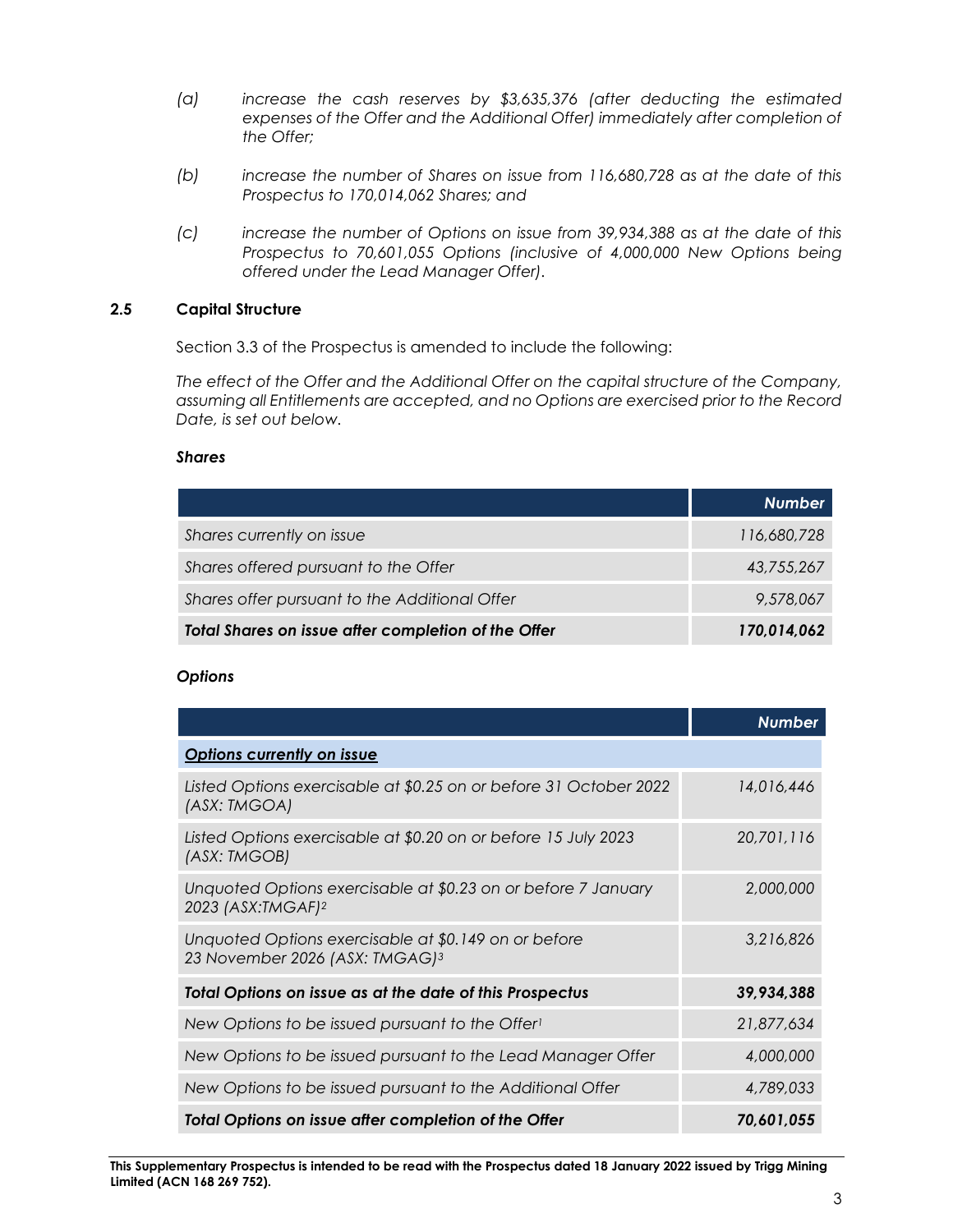#### *Notes:*

- *1. Refer to Section 4.2 of the Prospectus for terms and conditions of the New Options.*
- *2. The terms of these Options provide that if the Company makes a pro rata issue of securities (except a bonus issue) to the holders of ordinary shares (other than an issue in lieu or in satisfaction of dividends or by way of dividend investment) the Option exercise price shall be*  reduced according to the formula specified in the ASX Listing Rules. Upon completion of the *Offer, the exercise price of these Options will therefore be amended in accordance with ASX Listing Rule 6.22.2.*
- *3. 1,608,413 of these Options vest 23 November 2023 and 1,608,413 of the Options vest 23 November 2024.*

### **2.6 Pro-forma balance sheet**

Section 3.4 of the Prospectus is amended to include the following:

*The pro-forma balance sheet has been prepared assuming all Entitlements are accepted, the Additional Offer is fully-subscribed, no Options or convertible securities are exercised prior to the Record Date and including expenses of the Offer and the Additional Offer.*

|                                   | <b>UNAUDITED</b><br>30 September<br>2021 | <b>PROFORMA</b><br><b>Full</b><br><b>Subscription</b> | <b>PROFORMA</b><br><b>Full</b><br><b>Subscription</b><br>and Additional<br><b>Offer</b> |
|-----------------------------------|------------------------------------------|-------------------------------------------------------|-----------------------------------------------------------------------------------------|
|                                   | \$                                       | $\mathsf{S}$                                          | \$                                                                                      |
| <b>CURRENT ASSETS</b>             |                                          |                                                       |                                                                                         |
| Cash and cash equivalents         | 3,369,092                                | 6,411,174                                             | 7,004,467                                                                               |
| Trade and other receivables       | 61,306                                   | 61,306                                                | 61,306                                                                                  |
| Other financial assets            | 9,625                                    | 9,625                                                 | 9,625                                                                                   |
| <b>TOTAL CURRENT ASSETS</b>       | 3,440,022                                | 6,482,104                                             | 7,075,398                                                                               |
|                                   |                                          |                                                       |                                                                                         |
| <b>NON-CURRENT ASSETS</b>         |                                          |                                                       |                                                                                         |
| Right of use asset (office lease) | 15,697                                   | 15,697                                                | 15,697                                                                                  |
| Property, plant and equipment     | 66,729                                   | 66,729                                                | 66,729                                                                                  |
| <b>TOTAL NON-CURRENT ASSETS</b>   | 82,425                                   | 82,425                                                | 82,425                                                                                  |
|                                   |                                          |                                                       |                                                                                         |
| <b>TOTAL ASSETS</b>               | 3,522,448                                | 6,564,530                                             | 7,157,823                                                                               |
|                                   |                                          |                                                       |                                                                                         |
| <b>CURRENT LIABILITIES</b>        |                                          |                                                       |                                                                                         |
| Trade and other payables          | 163,339                                  | 163,339                                               | 163,339                                                                                 |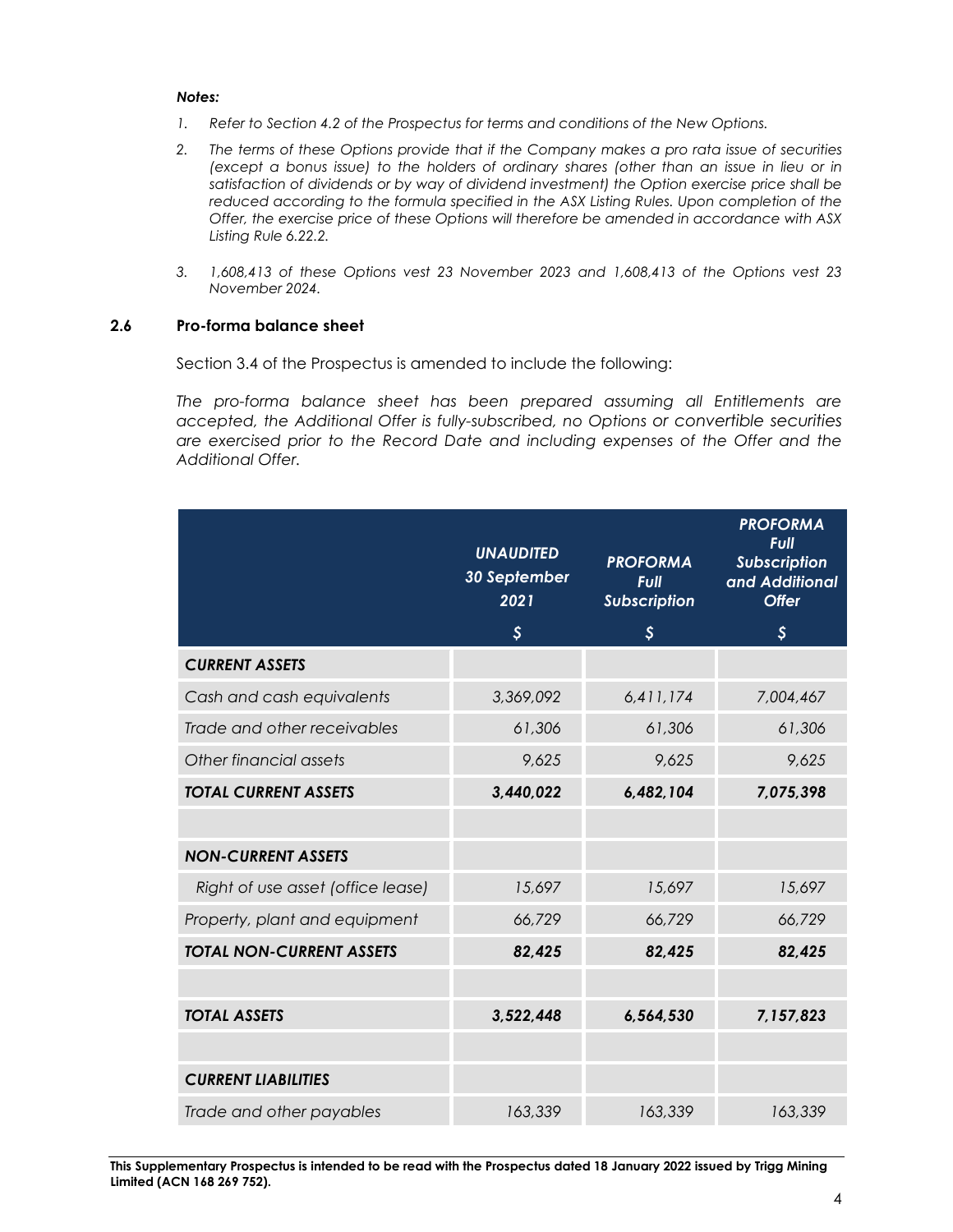|                                      | <b>UNAUDITED</b><br>30 September<br>2021 | <b>PROFORMA</b><br><b>Full</b><br><b>Subscription</b> | <b>PROFORMA</b><br><b>Full</b><br><b>Subscription</b><br>and Additional<br><b>Offer</b> |
|--------------------------------------|------------------------------------------|-------------------------------------------------------|-----------------------------------------------------------------------------------------|
|                                      | $\boldsymbol{\xi}$                       | $\boldsymbol{\mathsf{S}}$                             | $\boldsymbol{\mathsf{S}}$                                                               |
| Lease liability                      | 17,594                                   | 17,594                                                | 17,594                                                                                  |
| Employee benefits provision          | 59,641                                   | 59,641                                                | 59,641                                                                                  |
| <b>TOTAL CURRENT LIABILITIES</b>     | 240,574                                  | 240,574                                               | 240,574                                                                                 |
|                                      |                                          |                                                       |                                                                                         |
| <b>NON-CURRENT LIABILITIES</b>       |                                          |                                                       |                                                                                         |
| Lease liability                      |                                          |                                                       |                                                                                         |
| <b>TOTAL NON-CURRENT LIABILITIES</b> |                                          |                                                       |                                                                                         |
|                                      |                                          |                                                       |                                                                                         |
| <b>TOTAL LIABILITIES</b>             | 240,574                                  | 240,574                                               | 240,574                                                                                 |
|                                      |                                          |                                                       |                                                                                         |
| <b>NET ASSETS</b>                    | 3,281,873                                | 6,323,956                                             | 6,917,249                                                                               |
|                                      |                                          |                                                       |                                                                                         |
| <b>EQUITY</b>                        |                                          |                                                       |                                                                                         |
| Issued capital                       | 11,900,720                               | 14,942,802                                            | 15,536,096                                                                              |
| Reserves                             | 2,022,154                                | 2,022,154                                             | 2,022,154                                                                               |
| <b>Accumulated losses</b>            | (10,641,000)                             | (10,641,000)                                          | (10,641,000)                                                                            |
| <b>TOTAL EQUITY</b>                  | 3,281,873                                | 6,323,956                                             | 6,917,249                                                                               |

### **2.7 Payments to Underwriter**

Section 1.6 of the Prospectus is amended as follows:

*This Prospectus also includes the offer of up to 4,000,000 New Options to be issued to the Lead Manager (or its nominee) as part of the consideration for lead manager services provided by the Lead Manager to the Company in relation to the Offer and the Additional Offer. The New Options offered under the Lead Manager Offer will be issued on the terms and conditions set out in Section 4.2.*

Section 6.6 of the Prospectus is amended as follows:

*Mahe Capital Pty Ltd will be paid a fee of 5% of the total amount raised under the Additional Offer (equating to \$35,918) and will be issued with 718,355 New Options (being one New Option for every \$1 raised under the Additional Offer) in accordance with the terms of the Underwriting Agreement summarised in section 6.4.1 of the Prospectus.*